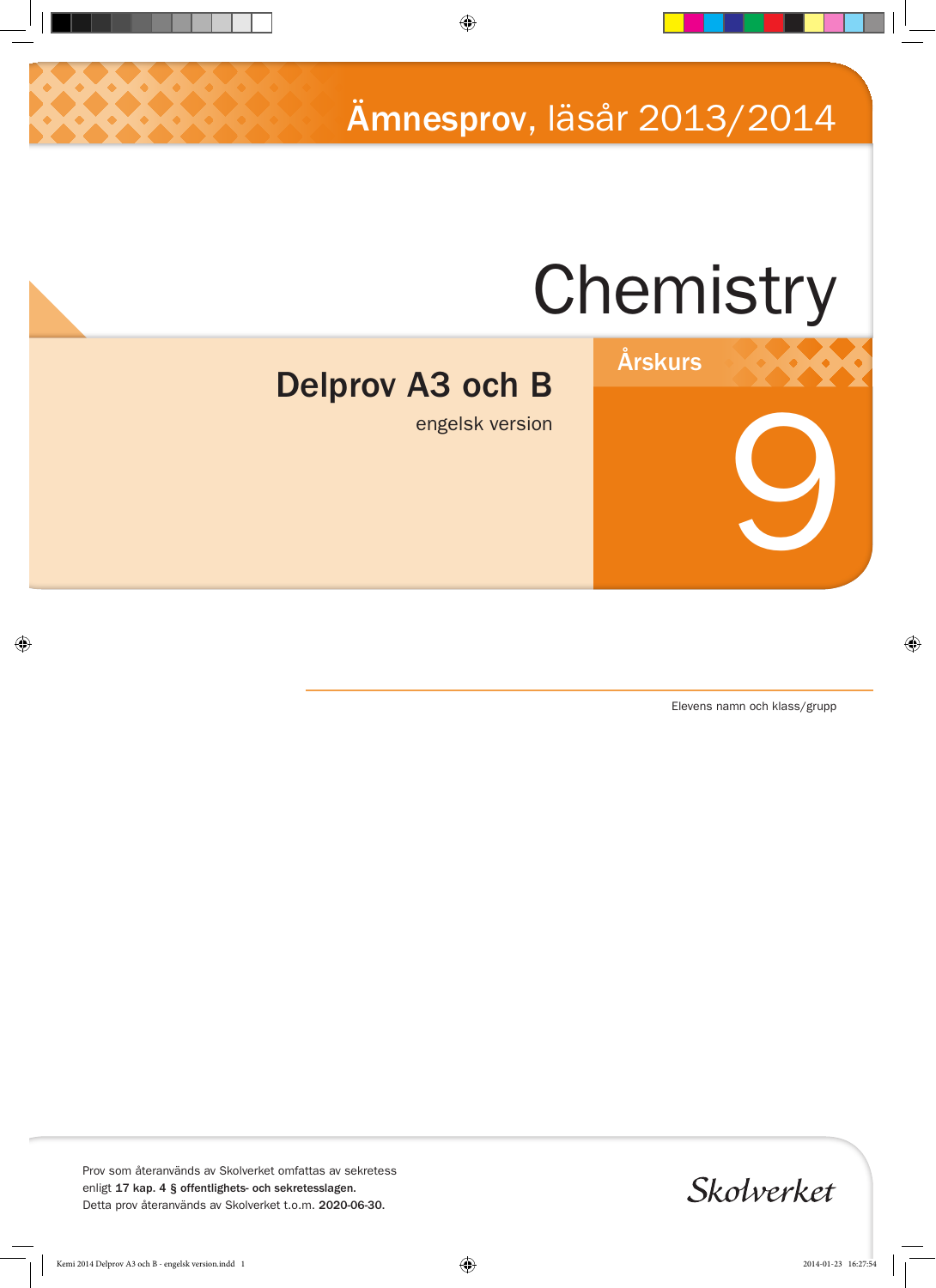## **Systematic investigation in chemistry**

Your task is to plan an investigation that you later will do and evaluate.

Your teacher has taken water samples from three lakes in the surroundings: lake A, lake B and lake C. The results show acidic water samples.

You are going to investigate which of the lakes that is most acidic and which is least acidic by adding a basic solution to the water samples. To do so, you have the pH-indicator BTB you will get from you teacher.

#### **Facts**

Acidic solutions contains hydrogen ions. Basic solutions consist of hydroxide ions. The indicator BTB is yellow in acidic solutions, green in neutral solutions and blue in basic solutions.

# **11. Planning phase (time: 30 minutes)**

You are going to plan an investigation where you will investigate:

How much basic solution you have to add to show

- which lake in most acidic; lake A, B or C?
- which lake in least acidic; lake A, B or C?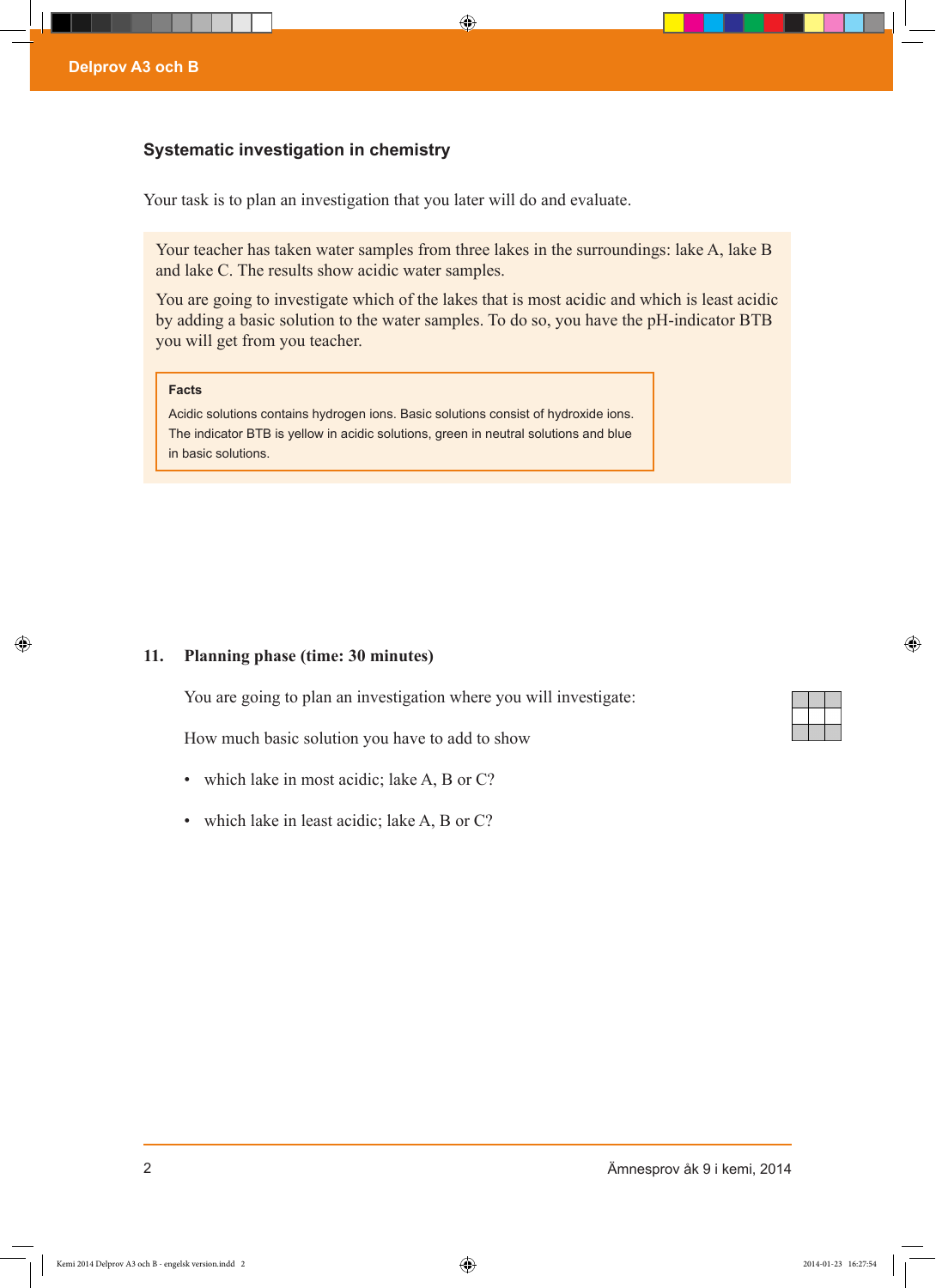# Method of investigation

Describe step by step how you will proceed in your investigation. Describe with details so that someone else can follow your plan.

| Material                                                      |  |
|---------------------------------------------------------------|--|
| Specify what material you need to realize your investigation. |  |
|                                                               |  |
|                                                               |  |

*Leave your plan to your teacher. If needed, you will get a prepared experiment instruction to carry out your investigation.*

Ämnesprov åk 9 i kemi, 2014 3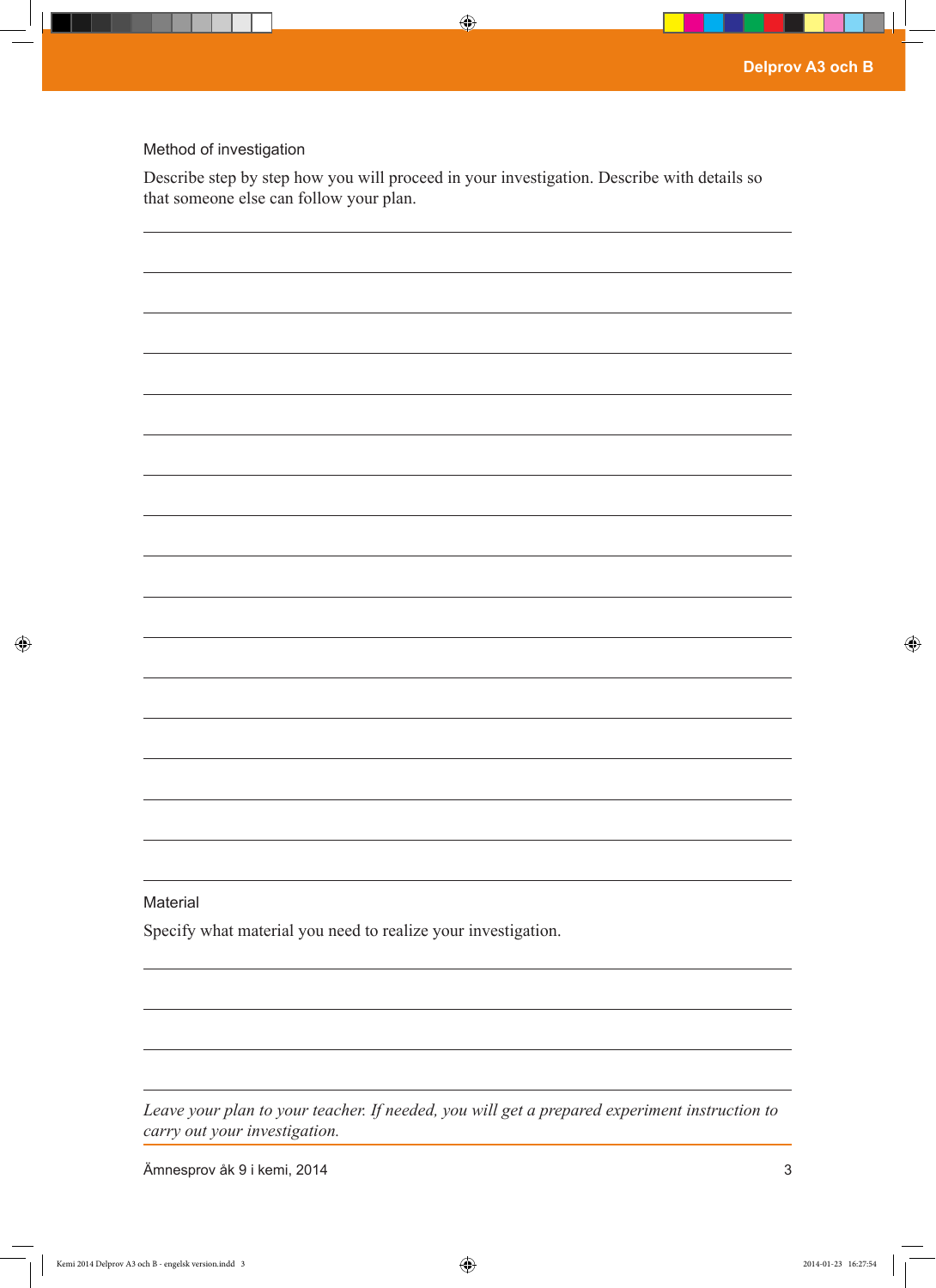| <b>Comments from the teacher</b> |                                                |
|----------------------------------|------------------------------------------------|
| $\Box$ Use your own plan         | $\Box$ Use the prepared experiment instruction |
| Adjustments:                     |                                                |
|                                  |                                                |
|                                  |                                                |
|                                  |                                                |

## **12. Investigation (time: 30 minutes)**

You are going to carry out an investigation where you find out:

How much basic solution you have to add to show

- which lake is most acidic; lake A, B or C?
- which lake is least acidic; lake A, B or C?

In your investigation, you are going to:

- • work according to your plan or the prepared experiment instruction.
- • consider the safety instructions your teacher has informed about.
- • take notes on your measurements.